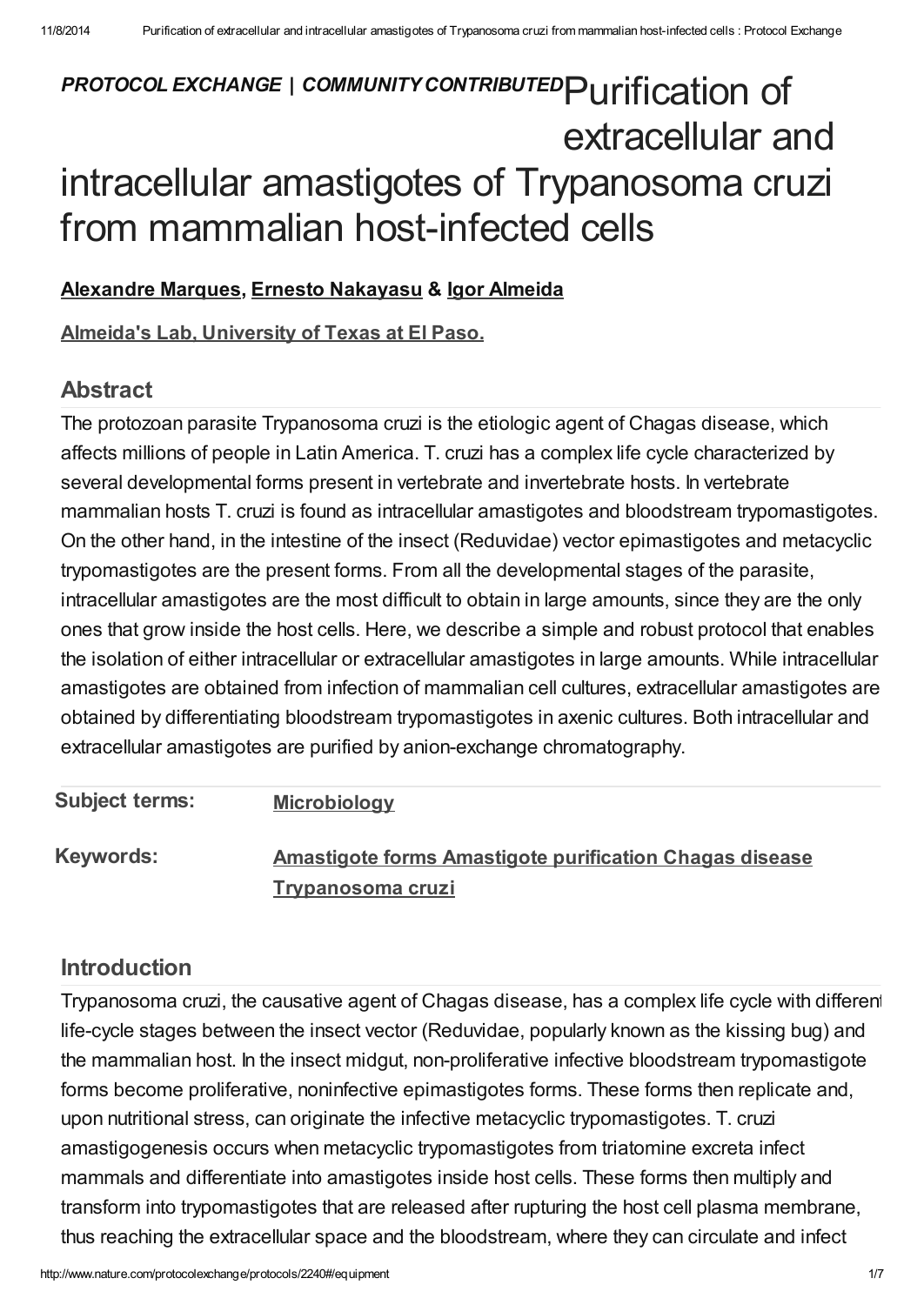other cells and, eventually, another insect vector 1,2.

The scarcity of parasite molecules that have been identified as a potential molecular target(s) may limit the development of new drugs or vaccines for Chagas disease 3. Despite being essential for the proliferation and maintenance of the parasite inside the mammalian host, amastigote forms have been very poorly explored in the identification of new targets for vaccine development. The main reason for this is that these forms are difficult to obtain, owing to the fact that the few existing purification protocols are time-consuming and have low yield. Currently, following infection of Vero cells with trypomastigotes, intracellular amastigotes can be obtained in vitro by centrifugation using a discontinuous metrizamide 4 or Percoll 5 gradient.

Here we describe a reliable method for purification of both intracellular and extracellular amastigotes, derived from Trypanosoma cruzi trypomastigote forms obtained after infection of Rhesus monkey kidney epithelial LLC-MK2 cells. The method is based on the principle that amastigotes, akin to metacyclic trypomastigotes, have a much less negatively-charged cell surface, because of the absence or low abundance of sialic acid residues transferred by the parasite trans-sialidase 6. Therefore, they can be separated from highly sialylated trypomastigote forms 6, using a weak anion-exchange resin, such as diethylaminoethyl (DEAE) cellulose or DE-52. This approach has been previously used for the purification of metacyclic trypomastigotes 7,8. Now we show that the anion-exchange chromatography can also be used for the purification of both extracellular and intracellular amastigote forms of T. cruzi. ( fig. 1)

## **[Reagents](javascript:;)**

• LLCM-K2 cells, Rhesus Monkey Kidney Epithelial cells, American Type Culture Collection (ATCC, Manassas, VA).

- Trypanosoma cruzi cells, Ystrain (ATCC).
- Sterile 1x PBS (0.15 M sodium chloride, 0.02 M sodium phosphate, pH 7.2)
- PBS/paraformaldehyde 10%
- o 4% paraformaldehyde (wt/v) in 1x PBS
- PBS/FBS
- o PBS

o 10% fetal bovine serum (FBS), Hyclone (Sigma Aldrich, St. Louis, MI), heat-inactivated at 56 °C for 30 min

- Complete DMEM:
- o Dulbeccos's modified Eagle's medium (Sigma Aldrich)
- o 10% fetal bovine serum (Hyclone, heat-inactivated at 56°C for 30 min)
- o Antibiotics: streptomycin 100UI/ and penicillin 100UI/ml, (Sigma Aldrich)
- PSG Phosphate-buffered saline solution supplemented with glucose
- o 0.073M NaCl; 0.005M sodium phosphate; 1% glucose, pH 8.
- DE52 (diethylaminoethyl cellulose), Whatman International, Maidstone, England.
- Cell scraper, 25 cm handle/1.8 cm blade, BD Biosciences, USA.
- Glass wood, Scientific Products, USA.
- Trypan Blue solution, Sigma Aldrich, USA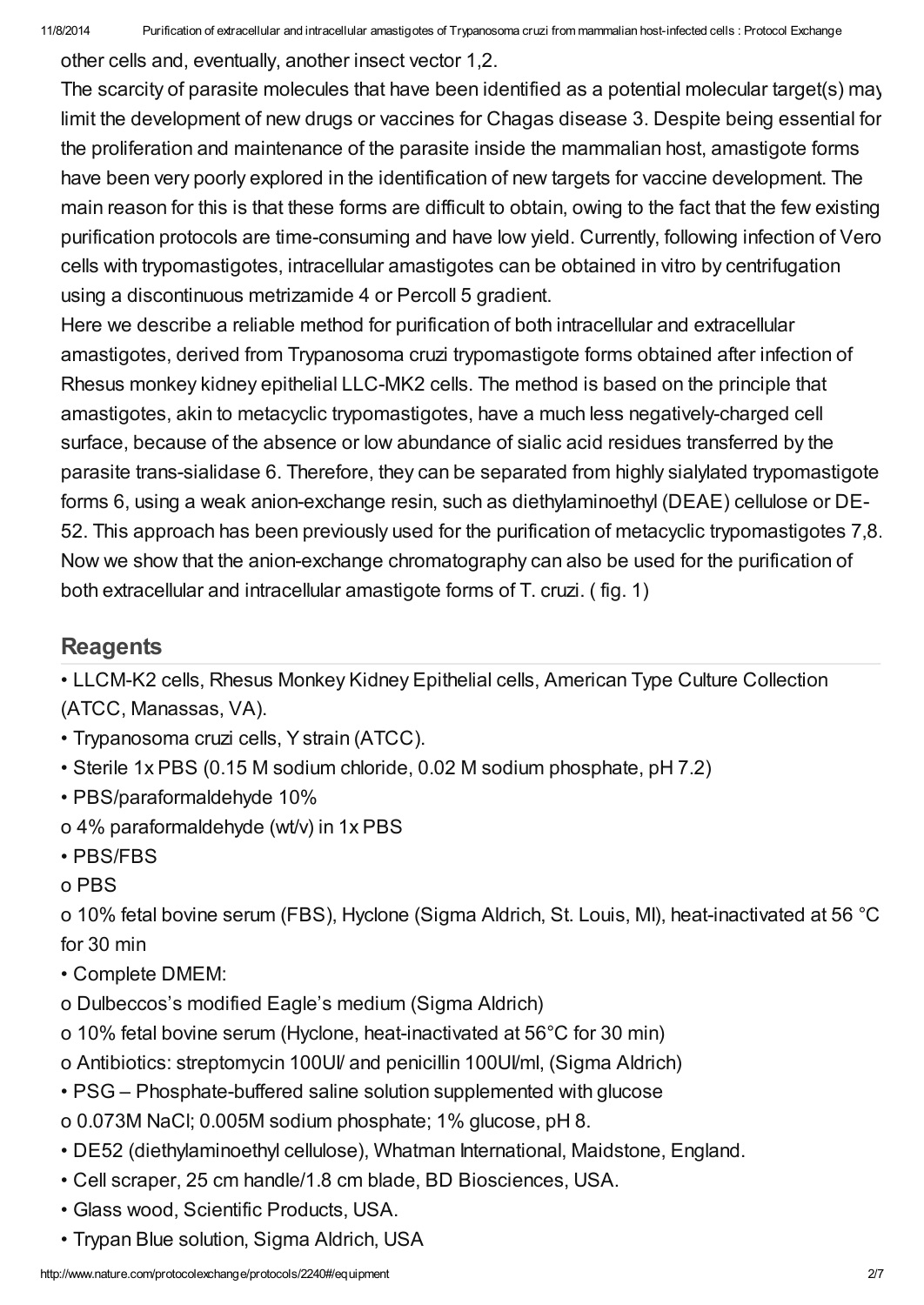- 30 ml-syringe, BD, Becton and Dickinson Co., USA.
- Pipette, Pipet-Aid Drummond Scientific Co., USA
- 25-ml disposable serologic pipette, Fisher Scientific, USA.
- 10 ml disposable serologic pipette, Fisher Scientific, USA
- Cell scraper (BD Falcon, cell scraper 25-cm handle/1.8-cm blade, BD Biosciences, USA).
- 27-gauge needle, BD, Becton, Dickinson & Company, USA.
- Centrifuge tube, sterile, polypropylene, 50 mL, Fisher Scientific, USA.
- Sterile plastic tissue culture flasks, 150 cm2, sterile, BD Falcon, Fisher Scientific, USA.
- GentleMACS Dissociator, Miltenyi Biotec, USA.
- GentleMACS™ Tubes.

# [Equipment](javascript:;)

- BOD incubator, Napco Series 8000 WJ CO2 Incubator, Thermo Scientific, USA.
- Set at 5% CO2, 37 oC, and 95% high relative humidity.
- Eppendorf centrifuge 5810R, 15-amp version, Rotor A-4-81.

# [Procedure](javascript:;)

Cell culture for obtaining extracellular amastigotes:

CAUTION! Trypanosoma cruzi is a highly infectious protozoan parasite, classified as a biosafetylevel (BSL) 2 organism, thus a proper training is required before starting any of the experiments described here. All the experiments have to be done inside of a Class II biological safety cabinet and using adequate personal protection equipment (PPE).

1. Seed 5×10<sup>6</sup> LLC-MK2 cells in sterile 150 cm<sup>2</sup> tissue culture flasks with 20 mL of complete DMEM.

2. Grow the cells for 3-4 days in the BOD incubator (37C, 5% CO2). At this point the culture should reach confluency of about  $2 \times 10^7$  cells per flask.

3. Change the medium with 20 mL of fresh complete DMEM and then infect the LLC-MK2 cells with 1×10<sup>8</sup> trypomastigotes/flask

4. Grow the cells for four more days in the BOD incubator and harvest the supernatant, containing a mixture of trypomastigotes (about 72%) and amastigotes (about 28%), into a conical 50-ml centrifuge tube.

5. Centrifuge the cells at 4,000 xg for 10 min at 4 °C.

6. Discard the supernatant and gently resuspend the pellet at  $1 \times 10^8$  parasites/mL with fresh DMEM medium.

7. Incubate the parasite mixture in the BOD incubator for 2 days. At this point, up to 94% parasites have been transformed into amastigotes.

8. Centrifuge the cells at 4,000 xg for 10 min at 4 °C.

9. Incubate the cells again for 3 more hours at BOD incubator. This process helps to remove some remaining trypomastigotes, since they swim into the supernatant and the amastigotes stay in the bottom of the centrifuge tube.

10. Discard the supernatant and resuspend the pellet in PSG at  $1 \times 10^8$  parasites/mL. At this point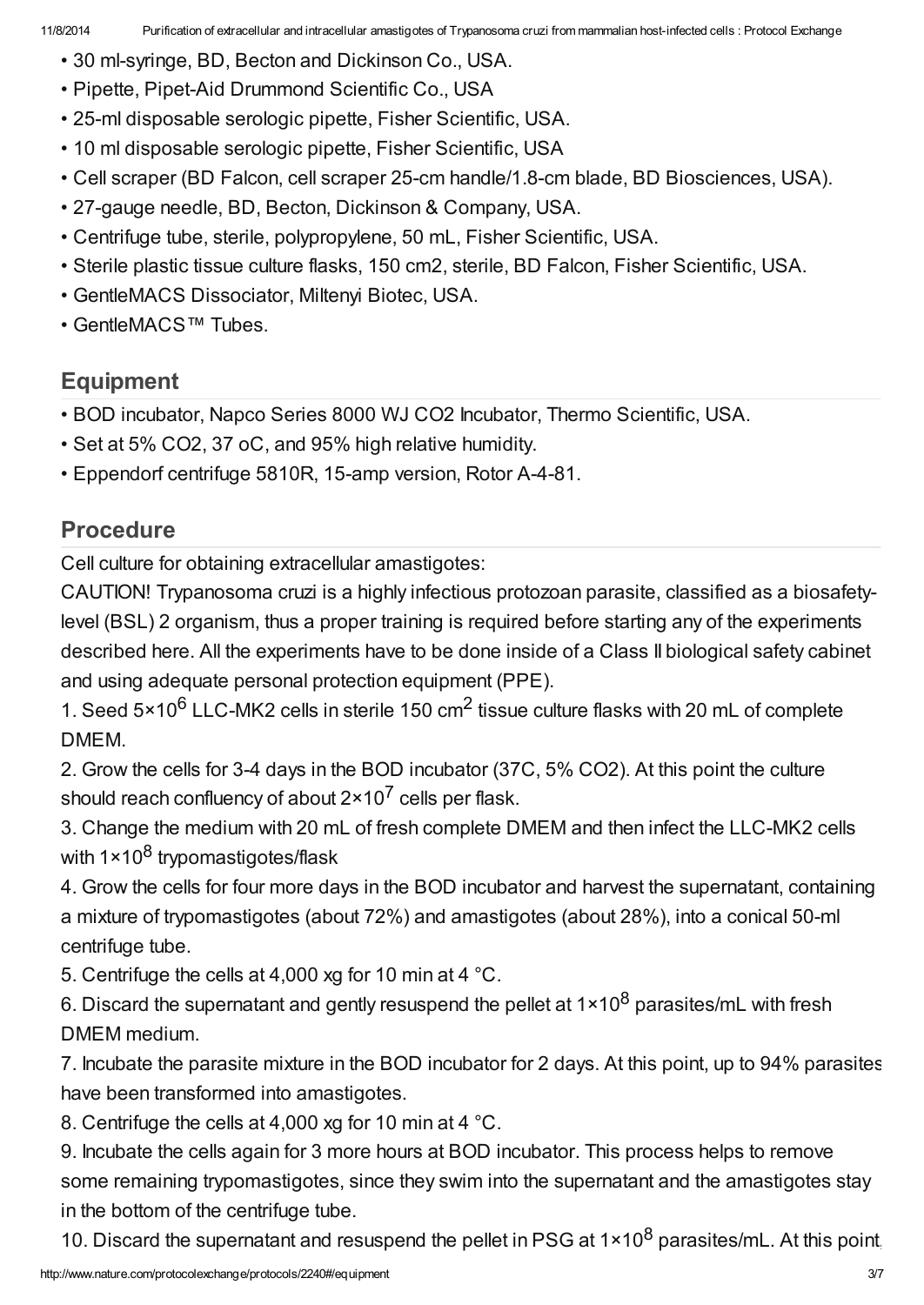cells are ready to be purified by anion-exchange chromatography.

Cell culture for obtaining intracellular amastigotes:

1. Seed 5×10<sup>6</sup> LLC-MK2 cells in sterile plastic tissue 150 cm2 culture flasks with 20 mL of complete DMEM.

2. Grow the cells for 3-4 days in the BOD incubator until they become confluent.

- 3. Change the medium with 20 mL fresh complete DMEM and then infect the LLC-MK2 cells with
- 1×108 trypomastigotes/flask.
- 4. Grow the cells for 3 more days in the BOD incubator.
- 5. Detach the cells by gently scraping them in 5 mL PBS.
- 6. Disrupted the host cells by using gentle MACS Dissociator with M tubes (Miltenyi Biotec, USA),
- or by passing the cells once through a 27-gauge needle connected to a 30-mL syringe.
- 7. Centrifuge for 800 xg for 10 min at 4°C to remove the large host-cell debris.

8. Collect the supernatant, centrifuge for 4,000 xg for 5 min at 4°C, and resuspend the cells in PBS/BSA 10%.

- 9. Incubate in the BOD incubator for 2 hours.
- 10. Centrifuge the cells at 4,000 xg for 10 min at 4 °C.

11. Resuspend the pellet in 5 mL PBS, remove 20 µL and dilute 1:10 in PBS/paraformaldehyde 10%. Count the cells in a hemocytometer.

Purification of amastigotes by anion-exchange chromatography:

Rationale:

Amastigotes suspension is passed through the anion-exchange column to separate them from host-cell debris and trypomastigotes. In this experiment, negative charges of the parasite surface, mainly due to the sialic acid content, interact or bind to positively charged DE52 medium. Since the content of sialic acid of trypomastigotes is higher, this parasite form strongly binds to the resin, whereas the amastigotes, which have no (intracellular forms) or less (extracellular forms) sialic acid content, bind only weakly to the positively charged column.

1. Prepared the column support with a 30 ml-syringe and a small piece of glass wool in the bottom.

2. Add 10 mL of pre-swollen resin microgranular anion-exchange resin DE52 diethylaminoethyl cellulose.

- 3. Equilibrate the column twice with 50 ml PSG, by passing the buffer by gravity.
- 4. Load the parasites with 20 mL PSG, by gravity.
- 5. Wash the column with 20 mL PSG to remove host-cell debris.
- 6. Elute and collect the amastigotes with 20 mL PSG.
- 7. Centrifuge the cells at 4,000 xg for 10 min at 4°C.

8. Resuspend the pellet in 5 mL PBS, remove 20 µL and dilute 1:10 in PBS/paraformaldehyde 10%. Count the cells in a hemocytometer.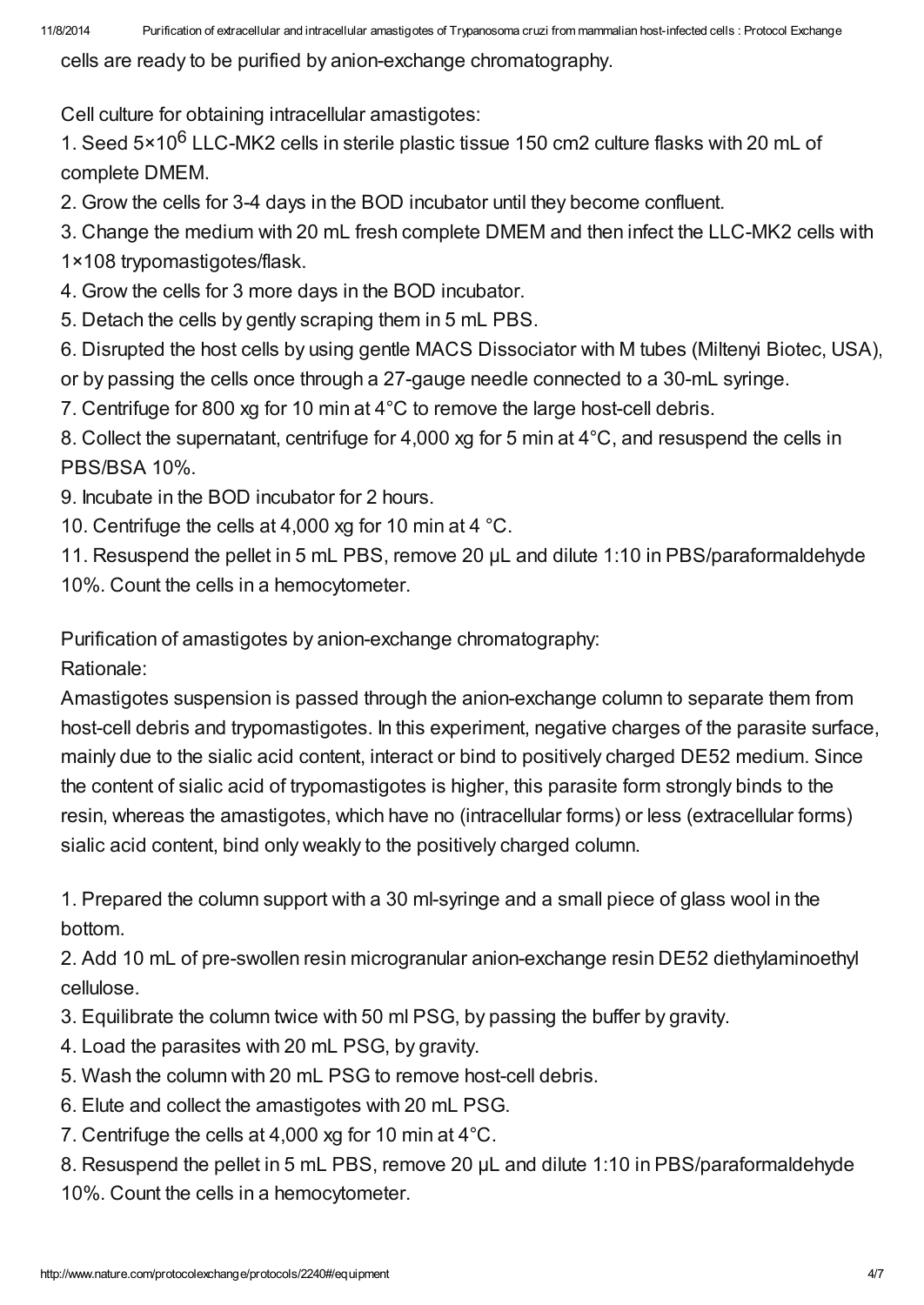## [Timing](javascript:;)

The whole procedure from growing the LLC-MK2 cells to the column chromatography takes 4 days for obtaining intracellular amastigotes and 6 days, for extracellular ones.

# **[Troubleshooting](javascript:;)**

-Low purity of parasites:

• Verify the column assembly: be careful with the amount of glass wood and resin added. Low parasite purity might mean less resin than needed to efficiently capture trypomastigote forms of the parasite.

-The amount of the parasites obtained was lower than expected:

• Increase the number of parasites used for infection. The infectivity of the parasite may depend on the strain. Also, T. cruzi trypomastigotes are well-known to become less infective after 7 to 10 cycles in cell culture, so they need to be passed through mice to recover virulence.

# [Anticipated](javascript:;) Results

The expected recovery of amastigotes per 150-cm2 flask can vary. By infecting LLC-MK2 monolayers with Ystrain trypomastigotes, we are routinely able to obtain 1×108 and 5×108 of intracellular and extracellular amastigotes per 150-cm2 flask, respectively. For the purification step, starting with a mixture of ~63% amastigotes and ~40% trypomastigotes, we usually obtain a preparation of 98-99% pure parasites (for either extracellular or intracellular amastigotes) after the anion-exchange chromatography.

## **[References](javascript:;)**

1. Brener, Z. Biology of Trypanosoma cruzi. Annu Rev Microbiol 27, 347-382 (1973).

2. de Souza, W., de Carvalho, T.M. & Barrias, E.S. Review on Trypanosoma cruzi: Host Cell Interaction. Int J Cell Biol 2010(2010).

3. Vazquez-Chagoyan, J.C., Gupta, S. & Garg, N.J. Vaccine Development Against Trypanosoma cruzi and Chagas Disease. Advances in parasitology 75, 121-146 (2011).

4. Villalta, F. & Kierszenbaum, F. Growth of isolated amastigotes of Trypanosoma cruzi in cellfree medium. J Protozool 29, 570-576 (1982).

5. Gamarro, F., Osuna, A., Castanys, S., Perez-Lopez, M.I. & Ruiz-Perez, L.M. Isolation and purification of amastigotes of Trypanosoma cruzi from cultured vero cells. Z Parasitenkd 71, 15- 17 (1985).

6. Schenkman, S., Eichinger, D., Pereira, M.E. & Nussenzweig, V. Structural and functional properties of Trypanosoma trans-sialidase. Annu Rev Microbiol 48, 499-523 (1994).

7. Alvarenga, N.J. & Brener, Z. Isolation of pure metacyclic trypomastigotes of Trypanosoma cruzi from triatomine bugs by use of a DEAE-cellulose column. The Journal of parasitology 65, 814-815 (1979).

8. Chao, D. & Dusanic, D.G. Comparative studies of the isolation of metacyclic trypomastigotes of Trypanosoma cruzi by DEAE ion exchange chromatography. Zhonghua Minguo wei sheng wu ji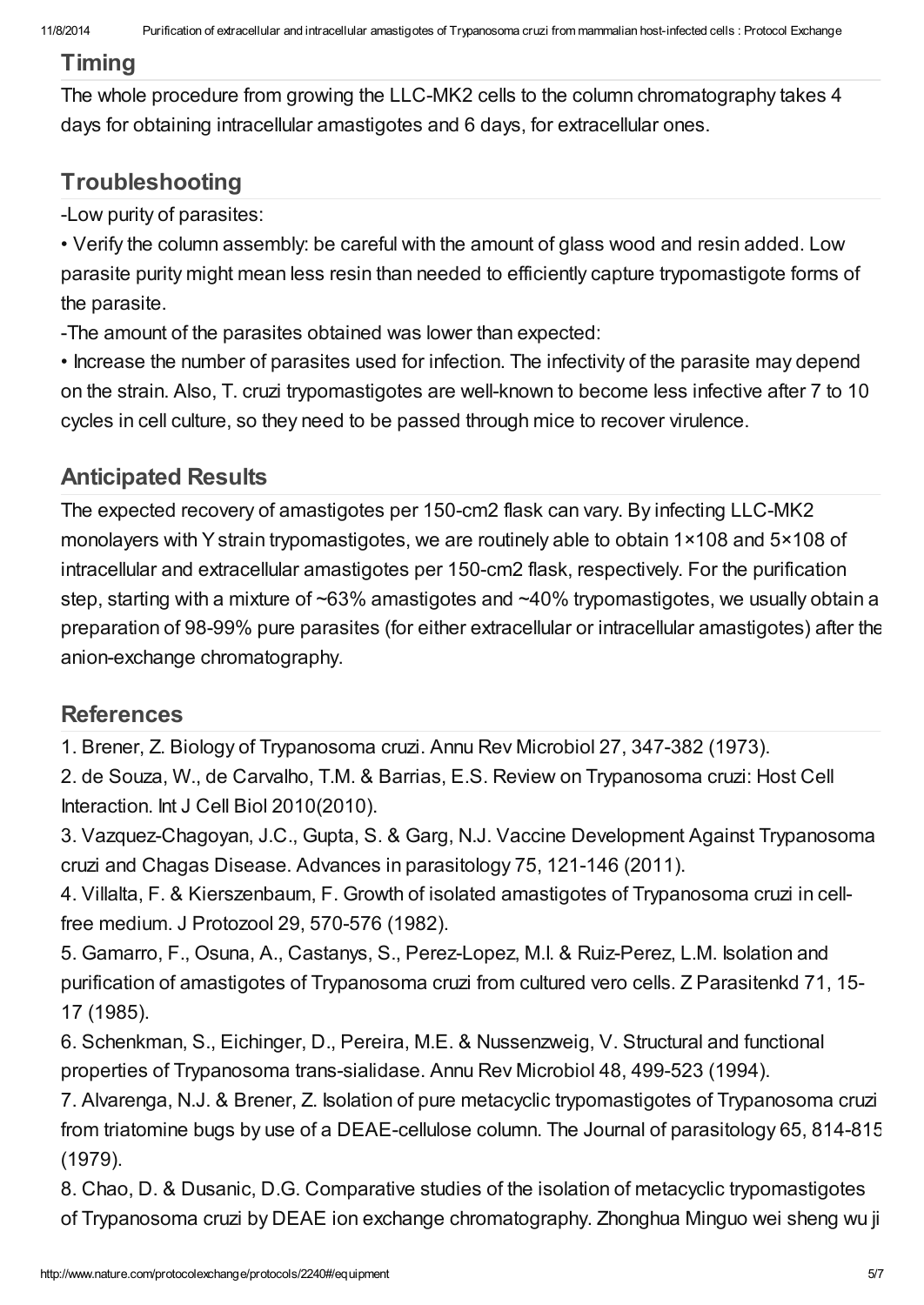11/8/2014 Purification of extracellular and intracellular amastigotes of Trypanosoma cruzi from mammalian host-infected cells : Protocol Exchange

mian yi xue za zhi = Chinese journal of microbiology and immunology 17, 146-152 (1984).

### [Acknowledgements](javascript:;)

This work was funded by grants 5S06GM08012-37, 1R01AI070655-04, 3R01AI070655-04S1, 2G12RR008124-16A1, and 2G12RR008124-16A1S1, from the National Institutes of Health. We thank the Biomolecule Analysis Core Facility at the Border Biomedical Research Center/Biology/UTEP (NIH grants 2G12RR008124-16A1, and 2G12RR008124-16A1S1).

### [Figures](javascript:;)

#### Fig.1: Intracellular and extracellular amastigote parasites during purification



Fig. 1A: This figure represents Intracellular amastigotes form from LLCMK2 infected cells. a) Mixed cells, showing trypomastigote and intracellular amastigote cells before purification; b) Pure cells, showing only purified amastigote forms; c) Western blot of the purified parasites. After recovered, the cells were fixed in Paraphormaldehyde 4% in 0.2M phosphate buffer. Visualized by Leica DMI 6000B. Software: MetaMorph 7.5.2.



Fig. 1B: This figure represents extracellular amastigotes form from LLCMK2 infected cells. a) Mixed cells, showing trypomastigote and extracellular amastigote cells before purification; b) Pure cells, showing only purified amastigote forms; c) Western blot of the purified parasites. After recovered, the cells were fixed in Paraphormaldehyde 4% in 0.2M phosphate buffer. Visualized by Leica DMI 6000B. Software: MetaMorph 7.5.2.

## Author [information](javascript:;)

#### **Affiliations**

The Border Biomedical Research Center, Department of Biological Sciences, University of Texas at El Paso, El Paso, TX 79968-0519, USA. Alexandre Marques & Igor Almeida

2. Biological Science Division, Pacific Northwest National Laboratory, Richland, WA 99354. Ernesto Nakayasu

#### Competing financial interests